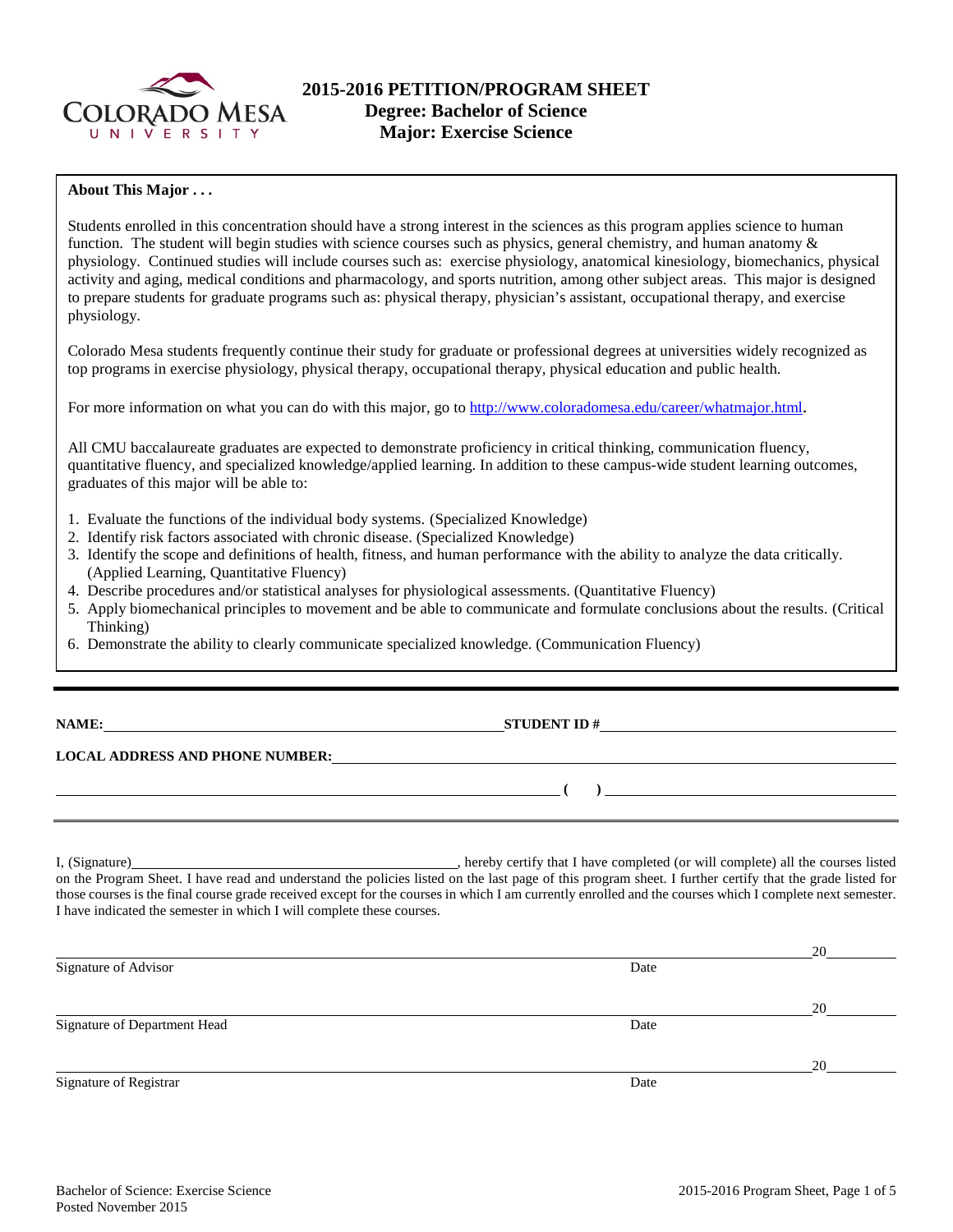#### **DEGREE REQUIREMENTS:**

- 120 semester hours total (Students must complete a minimum of 30 of the last 60 hours of credit at CMU, with at least 15 semester hours in major discipline courses numbered 300 or higher)
- 40 upper division credits (A minimum of 15 taken within the major at CMU)
- 2.00 cumulative GPA or higher in all CMU coursework
- 2.00 cumulative GPA or higher in coursework toward the major content area
- Pre-collegiate courses (usually numbered below 100) cannot be used for graduation.
- When filling out the program sheet a course can be used only once.
- Program sheets are for advising purposes only. Because a program may have requirements specific to the degree, check with your advisor for additional guidelines, including prerequisites, grade point averages, grades, exit examinations, and other expectations. It is the student's responsibility to be aware of, and follow, all guidelines for the degree being pursued. Any exceptions or substitutions must be approved by the faculty advisor and/or Department Head.
- Essential Learning Capstone should be completed between 45 and 75 hours.
- See the "Undergraduate Graduation Requirements" in the catalog for additional graduation information.

**ESSENTIAL LEARNING REQUIREMENTS** (31 semester hours): See the current catalog for a list of courses that fulfill the requirements below. If a course is an Essential Learning option and a requirement for your major, you must use it to fulfill the major requirement and make a different selection for the Essential Learning requirement.

| Course No Title                                                                                                                                                                  | Sem.hrs Grade Term |
|----------------------------------------------------------------------------------------------------------------------------------------------------------------------------------|--------------------|
| <b>English</b> (6 semester hours, must receive a grade of "C" or better and<br>must be completed by the time the student has 60 semester hours.)<br>ENGL 111 English Composition |                    |
| ENGL 112 English Composition                                                                                                                                                     | 3                  |
| <b>Math</b> MATH 113 or higher (3 semester hours, must receive a grade of<br>"C" or better, must be completed by the time the student has 60 semester<br>hours.)                 |                    |
| MATH 113 College Algebra                                                                                                                                                         | 4*                 |
| *3 credits apply to the Essential Learning requirements and additional<br>credit(s) will apply to elective credit                                                                |                    |
|                                                                                                                                                                                  |                    |
| <b>Humanities</b> (3 semester hours)<br>Social and Behavioral Sciences (6 semester hours) - PSYC 233 Human                                                                       |                    |
| Growth and Development (suggested)*                                                                                                                                              |                    |
| <b>Natural Sciences</b> (7 semester hours, one course must include a lab) –<br>PHYS 111, 111L General Physics and Lab, PHYS 112, 112L General<br>Physics and Lab (suggested)*    |                    |
|                                                                                                                                                                                  |                    |
| L<br>*Although these are suggested courses for Essential Learning, these<br>courses are required as prerequisites for the majority of graduate<br>programs in physical therapy.  |                    |

**Fine Arts** (3 semester hours)

### **WELLNESS REQUIREMENT** (3 semester hours)

| <b>KINE 100</b> | Health and Wellness |  |  |
|-----------------|---------------------|--|--|
| KINA.           |                     |  |  |
| KINA            |                     |  |  |

\_\_\_\_\_\_ \_\_\_\_ \_\_\_\_\_\_\_\_\_\_\_\_\_\_\_\_\_\_\_\_\_\_\_\_ \_\_\_\_ \_\_\_\_\_ \_\_\_\_\_\_\_\_

#### **ESSENTIAL LEARNING CAPSTONE** (4 semester hours)

| ESSL 290            | <b>Maverick Milestone</b>         |  |
|---------------------|-----------------------------------|--|
|                     | (see English $&$ math pre-reqs) 3 |  |
| ESSL <sub>200</sub> | Essential Speech (co-requisite) 1 |  |

#### **FOUNDATION COURSES** (17-20 Semester Hours)

|          | STAT 200 Probability and Statistics |   |  |
|----------|-------------------------------------|---|--|
|          | BIOL 209 Human Anatomy and Phys     | 3 |  |
|          | BIOL 209L Human Anatomy & Phys Lab  |   |  |
|          | CHEM 131 General Chemistry          |   |  |
|          | CHEM 131L General Chemistry Lab     |   |  |
|          | CHEM 132 General Chemistry          |   |  |
|          | CHEM 132L General Chemistry Lab     |   |  |
| KINE 265 | First Aid & CPR/AED for the         |   |  |
|          | <b>Health Care Provider</b>         |   |  |
|          | <b>OR Current Card</b>              | 3 |  |
|          |                                     |   |  |

### **EXERCISE SCIENCE MAJOR REQUIREMENTS** (48-53 semester

| hours) Must pass all courses with a grade of "C" or higher. |                                             |   |  |  |  |  |
|-------------------------------------------------------------|---------------------------------------------|---|--|--|--|--|
| <b>KINE 200</b>                                             | History and Phil of Sport & PE              | 3 |  |  |  |  |
| <b>KINE 213</b>                                             | Appl of Phy Fit & Ex Presc                  | 3 |  |  |  |  |
| KINE 234                                                    | Prevention & Care of Ath Inj                | 3 |  |  |  |  |
| KINE 301                                                    | <b>Health and Fitness Assessment</b>        | 3 |  |  |  |  |
|                                                             | KINE 303 Ex Physiology                      | 3 |  |  |  |  |
|                                                             | KINE 303L Ex Physiology Lab                 |   |  |  |  |  |
| KINE 309                                                    | <b>Anatomical Kinesiology</b>               | 3 |  |  |  |  |
| <b>KINE 370</b>                                             | <b>Biomechanics</b>                         | 3 |  |  |  |  |
|                                                             | KINE 370L Biomechanics Lab                  |   |  |  |  |  |
|                                                             | KINE 403 Advanced Strength and Conditioning |   |  |  |  |  |
| **OR**                                                      |                                             | 3 |  |  |  |  |
| <b>KINE 404</b>                                             | Clinical Exercise Physiology                |   |  |  |  |  |
|                                                             | and Advanced Exercise Prescription          |   |  |  |  |  |
|                                                             |                                             | 3 |  |  |  |  |
| <b>KINE 405</b>                                             | <b>Sport Nutrition</b>                      | 3 |  |  |  |  |
| <b>KINE 415</b>                                             | Physical Activity & Aging                   | 3 |  |  |  |  |
| <b>KINE 494</b>                                             | Senior Seminar                              |   |  |  |  |  |
| <b>KINE 499</b>                                             | Internship                                  | 3 |  |  |  |  |

#### **Restricted Electives:**

Select four courses from the list below. Courses listed with a lecture and lab are counted as one course. If you choose 200 level courses, make sure you choose 300 and above courses for electives to ensure having 40 hours of upper division courses for graduation.

| BIOL 210 and 210L Human Anatomy and Physiology II (3) $\&$ (1)   |
|------------------------------------------------------------------|
| BIOL 241 Pathophysiology (4)                                     |
| BIOL 301 and 301L Genetics $(3)$ & $(1)$                         |
| BIOL 341 and 341L General Physiology $(3)$ & $(1)$               |
| BIOL 409 and 490L Gross and Developmental Human Anatomy (2) $\&$ |
| (2)                                                              |
| CHEM 311 and 311L Organic Chemistry $(4)$ & $(1)$                |
| CHEM 312 and 312L Organic Chemistry $(4)$ & $(1)$                |
| CHEM 315 and 315L Biochemistry $(3)$ & $(1)$                     |
|                                                                  |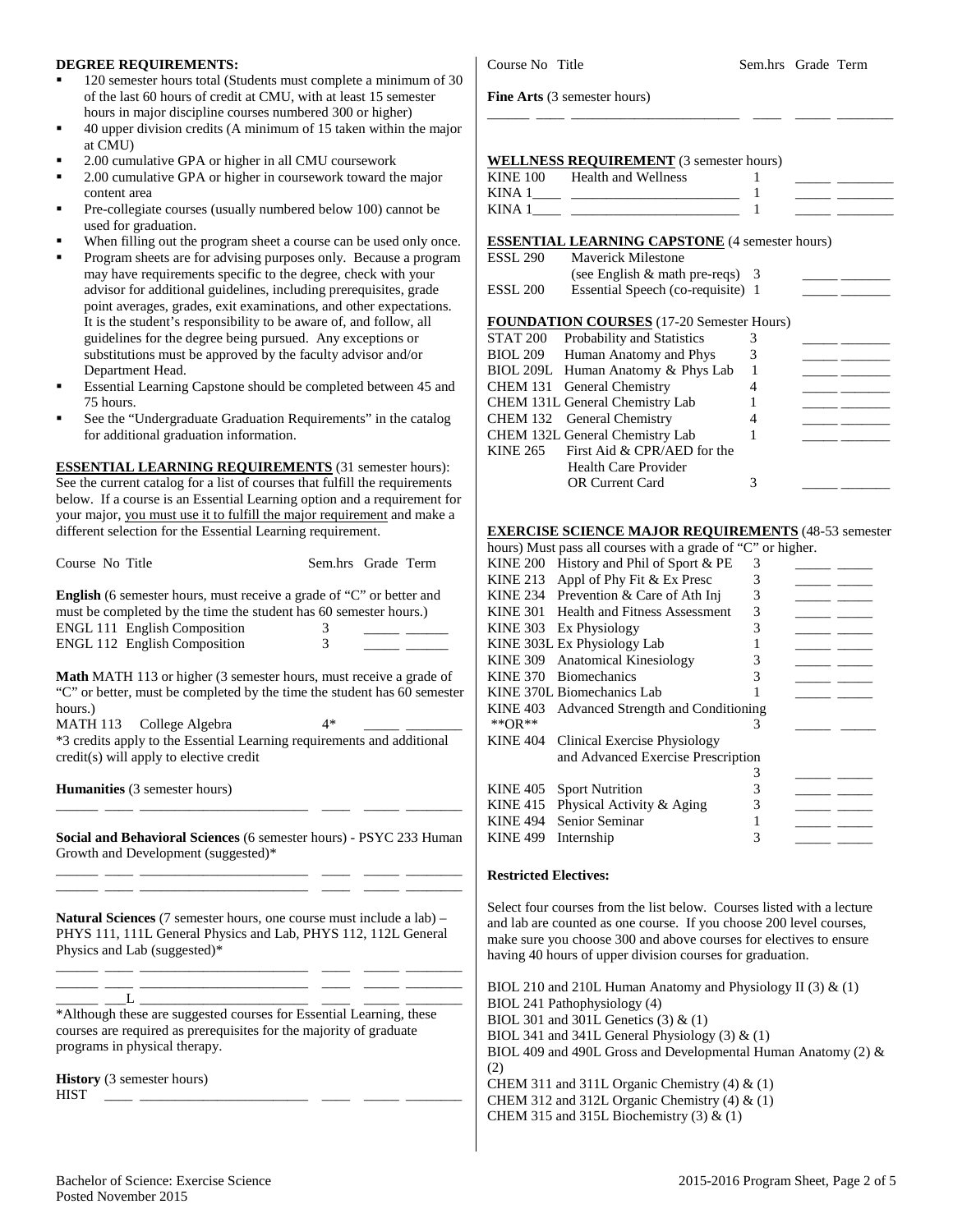| KINE 401 Organization/Admin/Legal Considerations in PE & Sports (3)<br>KINE 403 Advanced Strength and Conditioning* (3)                                                                                                                                                                                                                                                                                                                                                                                                                                                                                                 | General Recommendations for graduate programs:                                                                                                                                                                                                                                                                                                                                                 |
|-------------------------------------------------------------------------------------------------------------------------------------------------------------------------------------------------------------------------------------------------------------------------------------------------------------------------------------------------------------------------------------------------------------------------------------------------------------------------------------------------------------------------------------------------------------------------------------------------------------------------|------------------------------------------------------------------------------------------------------------------------------------------------------------------------------------------------------------------------------------------------------------------------------------------------------------------------------------------------------------------------------------------------|
| KINE 404 Clinical Exer Phys & Adv Exer Prescriptions* (3)<br>KINE 410 Rehabilitative Exercises (3)<br>KINE 420 Therapeutic Modalities (3)<br>KINE 487 Structured Research (1-3)                                                                                                                                                                                                                                                                                                                                                                                                                                         | <b>Exercise Physiology:</b><br>BIOL 409, 409L Gross and Developmental Human Anatomy<br>CHEM 311, 311L, 312, 312L Organic Chemistry<br>KINE 487 Structured Research                                                                                                                                                                                                                             |
| PSYC 340 Abnormal Psychology (3)                                                                                                                                                                                                                                                                                                                                                                                                                                                                                                                                                                                        | Biomechanics:                                                                                                                                                                                                                                                                                                                                                                                  |
| *NOTE: Do not double count KINE 403/404 from the list of major<br>requirements.                                                                                                                                                                                                                                                                                                                                                                                                                                                                                                                                         | BIOL 409, 409L Gross and Developmental Human Anatomy<br>PHYS 111, 111L, 112, 112L General Physics<br>MATH 151 Calculus I<br>KINE 487 Structured Research<br>General Recommendations for Graduate Professional Programs:                                                                                                                                                                        |
| <b>Restricted Electives</b> (12-15 semester hours):<br><u> 2000 - Jan James James, maria provinc</u><br>$\overline{\phantom{a}}$<br>$\overline{\phantom{a}}$                                                                                                                                                                                                                                                                                                                                                                                                                                                            | Medicine:<br>CHEM 311, 311L, 312, 312L Organic Chemistry<br>PHYS 111, 111L, 112, 112L General Physics<br>MATH 151 Calculus I<br>SOCO 260 General Sociology                                                                                                                                                                                                                                     |
| <u> 2000 - Jan James James James James Alexandro (</u>                                                                                                                                                                                                                                                                                                                                                                                                                                                                                                                                                                  | Physician's Assistant:<br>BIOL 341, 341L General Physiology and BIOL 409, 409L Gross and<br>Developmental Human Anatomy<br>or                                                                                                                                                                                                                                                                  |
| Electives (11-18 semester hours) All college level courses appearing<br>on your final transcript, not listed above that will bring your total<br>semester hours to 120 hours)<br>*MATH 113<br>College Algebra<br>_______                                                                                                                                                                                                                                                                                                                                                                                                | BIOL 209, 209L Human Anatomy and Physiology and BIOL 210, 210L<br>Human Anatomy and Physiology II<br>CHEM 311, 311L, 312, 312L Organic Chemistry<br>KINE 499 Internship<br>Upper level lab-based Biology courses<br>Additional Psychology course                                                                                                                                               |
| $\frac{1}{1}$                                                                                                                                                                                                                                                                                                                                                                                                                                                                                                                                                                                                           | Physical Therapy:<br>BIOL 341, 341L General Physiology and BIOL 409, 409L Gross and<br>Developmental Human Anatomy<br>or                                                                                                                                                                                                                                                                       |
| Graduate or Professional Schools in Exercise Science and Professional<br>Schools in Medicine (MD) Physical Therapy (PT), Occupational<br>Therapy (OT), and Physician Assistant (PA), and Chiropractic programs<br>often have their own unique prerequisites that are not part of the<br>exercise science major requirements. For example, two semesters of<br>General Physics are required for most MD, PT and Chiropractic<br>programs. Because prerequisites vary significantly from school to<br>school, students need to check specific requirements for schools where<br>they are planning to apply for admission. | BIOL 209, 209L Human Anatomy and Physiology and BIOL 210, 210L<br>Human Anatomy and Physiology II<br>PHYS 111, 111L, 112, 112L General Physics<br>PSYC 233 Human Growth and Development<br>PSYC 310 Child Psychology or PSYC 340 Abnormal Psychology<br>KINE 499 Internship<br>Occupational Therapy:<br>BIOL 409, 409L Gross and Developmental Human Anatomy<br>PHYS 111, 111L General Physics |
|                                                                                                                                                                                                                                                                                                                                                                                                                                                                                                                                                                                                                         | PSYC 233 Human Growth and Development<br>PSYC 340 Abnormal Psychology<br>KINE 499 Internship<br>Sociology and/or Anthropology courses<br><b>Medical Terminology</b>                                                                                                                                                                                                                            |
|                                                                                                                                                                                                                                                                                                                                                                                                                                                                                                                                                                                                                         | Chiropractic:<br>CHEM 311, 311L, 312, 312L Organic Chemistry                                                                                                                                                                                                                                                                                                                                   |

PHYS 111, 111L, 112, 112L General Physics Social Science and Humanities courses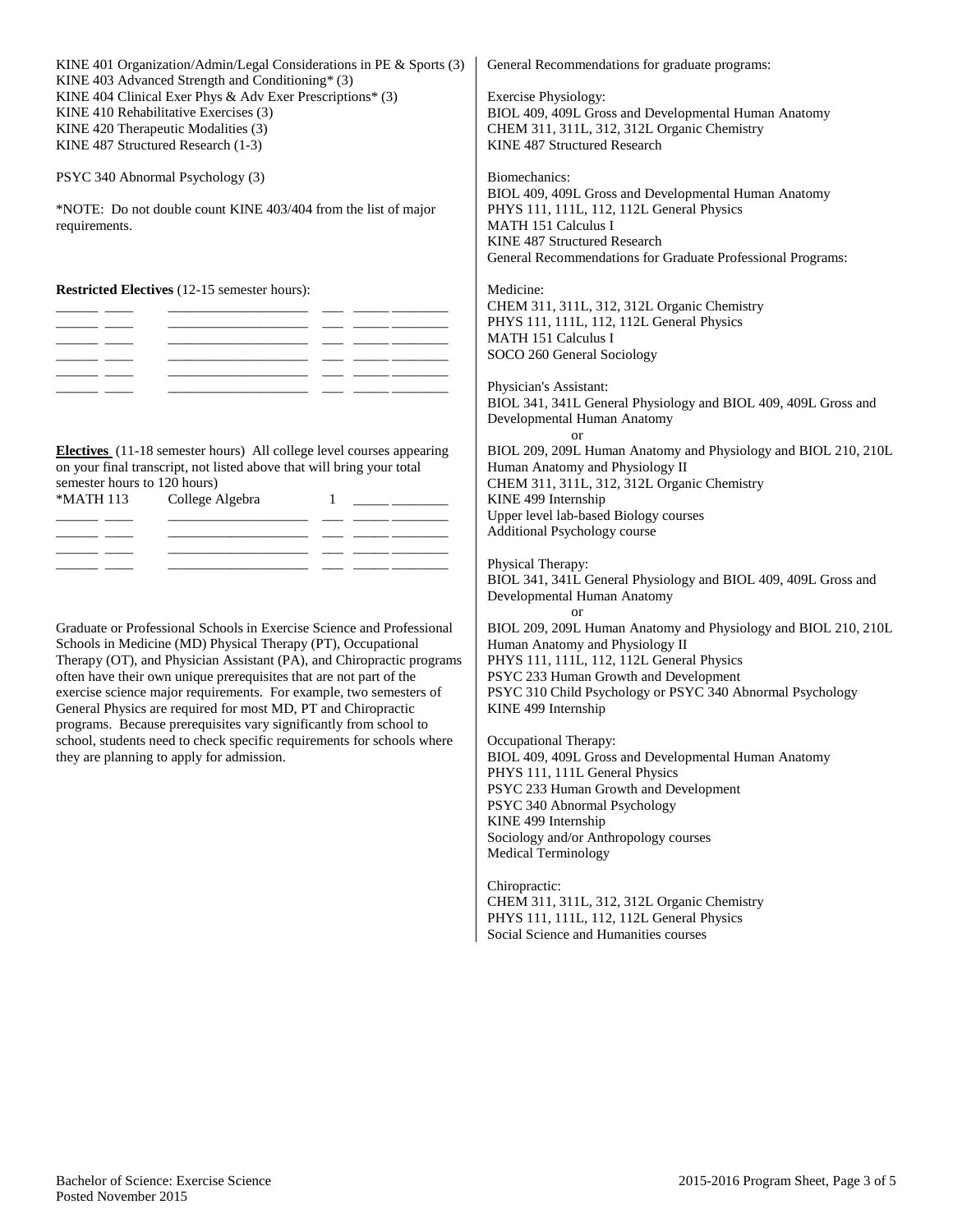## **SUGGESTED COURSE SEQUENCING FOR A MAJOR IN EXERCISE SCIENCE**

This is a recommended sequence of course work. Certain courses may have prerequisites or are only offered during the Fall or Spring semesters. It is the student's responsibility to meet with the assigned advisor and check the 2 year course matrix on the Colorado Mesa website for course availability.

|                      |                                                |              | <b>FRESHMAN YEAR</b>      |                                        |              |
|----------------------|------------------------------------------------|--------------|---------------------------|----------------------------------------|--------------|
| <b>Fall Semester</b> |                                                | <b>Hours</b> | <b>Spring Semester</b>    |                                        | <b>Hours</b> |
| <b>ENGL 111</b>      | <b>English Composition</b>                     |              | ENGL 112                  | <b>English Composition</b>             |              |
| <b>KINE 100</b>      | <b>Health and Wellness</b>                     |              | <b>KINE 213</b>           | Appl of Phys Fitness and Ex Presc      |              |
| <b>KINE 200</b>      | History and Phil of Sport and PE               |              | <b>Essential Learning</b> | Soc & Beh Science                      |              |
| KINA 1XX             | Activity                                       |              |                           | ** $OR$ **                             |              |
| <b>PHYS 111</b>      | Gen Physics and                                |              | <b>PSYC 233</b>           | Human Growth and Development           |              |
| PHYS <sub>111L</sub> | Gen Physics Lab                                |              | <b>Essential Learning</b> | History                                |              |
|                      | OR Essential Learning Natural Science with Lab |              | <b>PHYS 112</b>           | Gen Physics and                        |              |
| <b>MATH 113</b>      | College Algebra                                |              | <b>PHYS 112L</b>          | Gen Physics Lab                        |              |
|                      |                                                | $16-17$      | <b>OR</b>                 | <b>Essential Learning Nat. Science</b> |              |
|                      |                                                |              |                           |                                        | 15-17        |

|                      |                                   |              | <b>SOPHOMORE YEAR</b>     |                                   |              |
|----------------------|-----------------------------------|--------------|---------------------------|-----------------------------------|--------------|
| <b>Fall Semester</b> |                                   | <b>Hours</b> | <b>Spring Semester</b>    |                                   | <b>Hours</b> |
| <b>KINE 234</b>      | Prevention & Care of Ath Injuries |              | <b>Essential Learning</b> | Soc & Beh Science                 |              |
| <b>BIOL 209</b>      | Human Anatomy                     |              | <b>Essential Learning</b> | Humanities                        |              |
| <b>BIOL 209L</b>     | Human Anatomy Lab                 |              | <b>Essential Learning</b> | Fine Arts                         |              |
| STAT <sub>200</sub>  | Probability and Statistics        |              | <b>KINE 265</b>           | First Aid & CPR/AED for the       |              |
| <b>CHEM 131</b>      | General Chemistry                 |              |                           | Health Care Provider<br><b>OR</b> |              |
| CHEM 131L            | General Chemistry Lab             |              |                           | Current Card                      |              |
|                      |                                   | 5،           | <b>CHEM 132</b>           | General Chemistry                 |              |
|                      |                                   |              | CHEM 132L                 | General Chemistry Lab             |              |
|                      |                                   |              |                           |                                   | 14-17        |

|                                   |                                |              | <b>JUNIOR YEAR</b>                |                           |              |
|-----------------------------------|--------------------------------|--------------|-----------------------------------|---------------------------|--------------|
| <b>Fall Semester</b>              |                                | <b>Hours</b> | <b>Spring Semester</b>            |                           | <b>Hours</b> |
| <b>KINE 303</b>                   | <b>Exercise Physiology</b>     |              | <b>KINE 415</b>                   | Physical Activity & Aging |              |
| KINE 303L                         | <b>Exercise Physiology Lab</b> |              | <b>KINE 301</b>                   | Hlth & Fitness Assessment |              |
| <b>KINE 309</b>                   | Anatomical Kinesiology         |              | <b>KINE 370</b>                   | <b>Biomechanics</b>       |              |
| <b>Restricted Elective Choice</b> |                                | $3-5$        | KINE 370L                         | Biomechanics Lab          |              |
| <b>ESSL 290</b>                   | Maverick Milestone             |              | <b>KINA XXX</b>                   | Activity                  |              |
| ESSL 200                          | Speech                         |              | <b>Restricted Elective Choice</b> |                           | <u>3-5</u>   |
|                                   |                                | 14-16        |                                   |                           | $14-16$      |

|                                   |                                      | <b>SENIOR YEAR</b> |                                   |                                       |              |
|-----------------------------------|--------------------------------------|--------------------|-----------------------------------|---------------------------------------|--------------|
| <b>Fall Semester</b>              |                                      | <b>Hours</b>       | <b>Spring Semester</b>            |                                       | <b>Hours</b> |
| <b>KINE 403</b>                   | Advanced Strength & Cond             |                    | <b>KINE 404</b>                   | Clinical Ex Phys and Adv Ex Prescript | 3            |
|                                   | (If not planning on taking KINE 404) |                    |                                   | (If not planning on taking KINE 403)  |              |
| <b>KINE 405</b>                   | <b>Sports Nutrition</b>              |                    | <b>KINE 487</b>                   | <b>Structured Research</b>            |              |
| <b>Restricted Elective Choice</b> |                                      | $3 - 5$            | <b>KINE 494</b>                   | Senior Seminar                        |              |
| Electives                         | (if needed)                          |                    | <b>KINE 499</b>                   | Internship                            |              |
|                                   |                                      | $15 - 17$          | <b>Restricted Elective Choice</b> |                                       | $3 - 5$      |
|                                   |                                      |                    | Electives                         | (if needed)                           |              |
|                                   |                                      |                    |                                   |                                       | 16-18        |